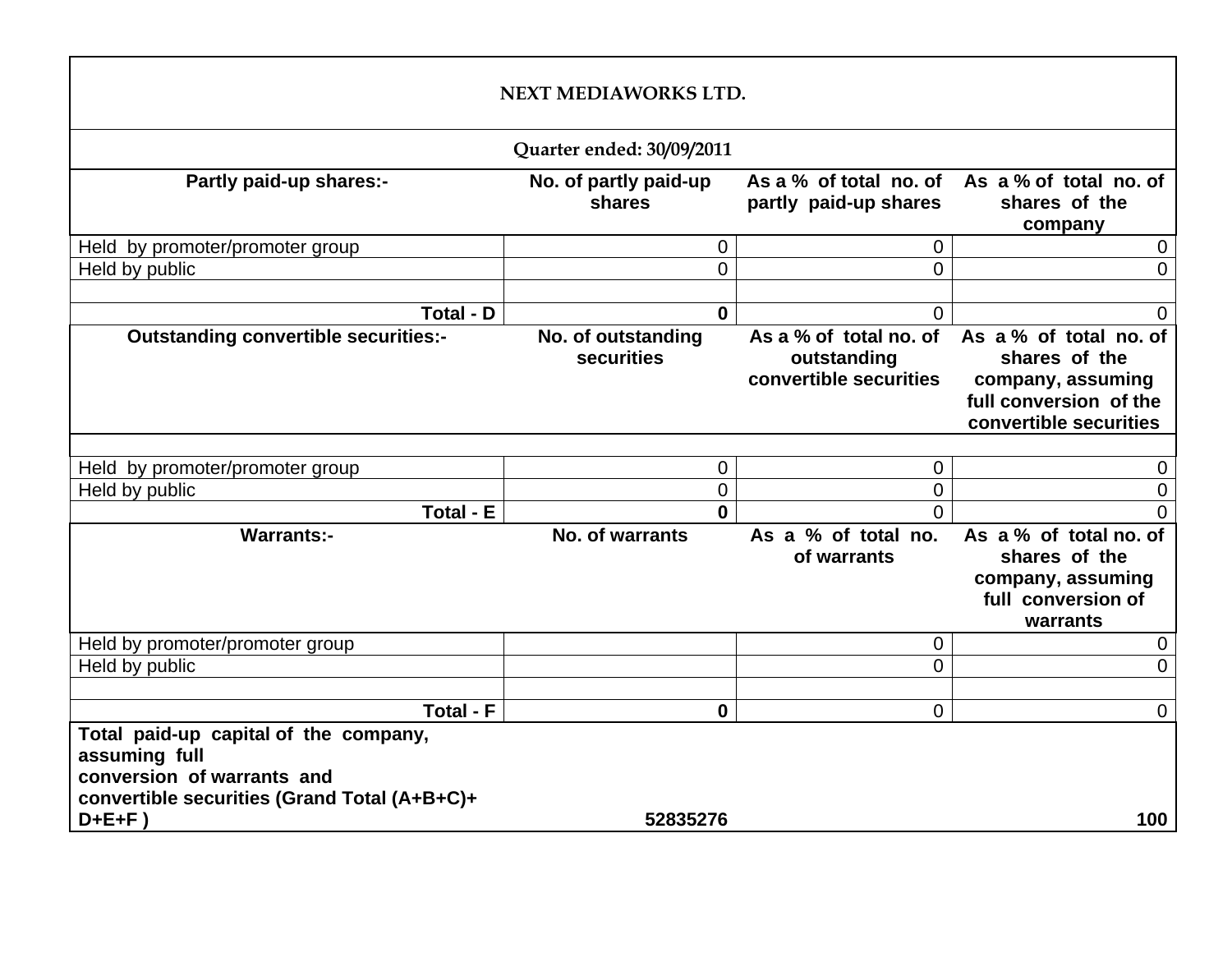|                  |                                                                    |                                                       |                                                                                                     | <b>Statement Showing Shareholding Pattern</b> |                                                                    |                                              |                                      |                                   |                                                  |
|------------------|--------------------------------------------------------------------|-------------------------------------------------------|-----------------------------------------------------------------------------------------------------|-----------------------------------------------|--------------------------------------------------------------------|----------------------------------------------|--------------------------------------|-----------------------------------|--------------------------------------------------|
|                  |                                                                    |                                                       |                                                                                                     | Table $(I)(a)$                                |                                                                    |                                              |                                      |                                   |                                                  |
| Category<br>code | <b>Category of</b><br><b>Shareholder</b>                           | <b>Number</b><br><b>of</b><br><b>Sharehold</b><br>ers | <b>Total</b><br><b>Number of</b><br>number<br>shares held in<br>of shares<br>dematerialized<br>form |                                               | Total shareholding as a<br>percentage of total<br>number of shares |                                              |                                      |                                   | <b>Shares Pledged or</b><br>otherwise encumbered |
|                  |                                                                    |                                                       |                                                                                                     |                                               | As a<br>percentage<br>$of(A+B)^{1}$                                | As a<br>percentage<br><b>of</b><br>$(A+B+C)$ | <b>Number</b><br><b>of</b><br>shares | As a<br>percentage                |                                                  |
| (I)              | (II)                                                               | (III)                                                 | (IV)                                                                                                | (V)                                           | (VI)                                                               | (VII)                                        | (VIII)                               | $(IX)=$<br>$(VIII)/(IV)^*$<br>100 |                                                  |
| (A)              | <b>Shareholding of Promoter and</b><br>Promoter Group <sup>2</sup> |                                                       |                                                                                                     |                                               |                                                                    |                                              |                                      |                                   |                                                  |
| $\mathbf{1}$     | <b>Indian</b>                                                      |                                                       |                                                                                                     |                                               |                                                                    |                                              |                                      |                                   |                                                  |
| (a)              | Individuals/Hindu Undivided<br>Family                              | 5                                                     | 21687247                                                                                            | 21687247                                      | 41.05                                                              | 41.05                                        | $\overline{0}$                       | 0.00                              |                                                  |
| (b)              | Central Government/ State<br>Government(s)                         | $\overline{0}$                                        | $\boldsymbol{0}$                                                                                    | $\overline{0}$                                | 0.00                                                               | 0.00                                         | $\overline{0}$                       | 0.00                              |                                                  |
| (c)              | <b>Bodies Corporate</b>                                            | $\overline{3}$                                        | 5309428                                                                                             | 5309428                                       | 10.05                                                              | 10.05                                        | $\boldsymbol{0}$                     | 0.00                              |                                                  |
| (d)              | <b>Financial Institutions/Banks</b>                                | $\overline{0}$                                        | $\boldsymbol{0}$                                                                                    | $\overline{0}$                                | 0.00                                                               | 0.00                                         | $\overline{0}$                       | 0.00                              |                                                  |
| (e)              | Any Others(Specify)                                                | $\overline{0}$                                        | $\overline{0}$                                                                                      | $\overline{0}$                                | 0.00                                                               | 0.00                                         | $\overline{0}$                       | 0.00                              |                                                  |
| $(e-i)$          |                                                                    | $\boldsymbol{0}$                                      | $\overline{0}$                                                                                      | $\overline{0}$                                | 0.00                                                               | 0.00                                         | $\overline{0}$                       | 0.00                              |                                                  |
| $(e-ii)$         |                                                                    | $\overline{0}$                                        | $\overline{0}$                                                                                      | $\overline{0}$                                | 0.00                                                               | 0.00                                         | $\overline{0}$                       | 0.00                              |                                                  |
|                  | Sub Total $(A)(1)$                                                 | 8                                                     | 26996675                                                                                            | 26996675                                      | 51.10                                                              | 51.10                                        | $\boldsymbol{0}$                     | 0.00                              |                                                  |
| $\overline{2}$   | Foreign                                                            |                                                       |                                                                                                     |                                               |                                                                    |                                              |                                      |                                   |                                                  |
| $\mathbf{a}$     | <b>Individuals (Non-Residents</b><br>Individuals/                  |                                                       |                                                                                                     |                                               |                                                                    |                                              |                                      |                                   |                                                  |
|                  | Foreign Individuals)                                               | $\overline{0}$                                        | $\mathbf{0}$                                                                                        | $\boldsymbol{0}$                              | 0.00                                                               | 0.00                                         | $\overline{0}$                       | #DIV/0!                           |                                                  |
| $\mathbf b$      | <b>Bodies Corporate</b>                                            | $\overline{0}$                                        | $\overline{0}$                                                                                      | $\overline{0}$                                | 0.00                                                               | 0.00                                         | $\overline{0}$                       | #DIV/0!                           |                                                  |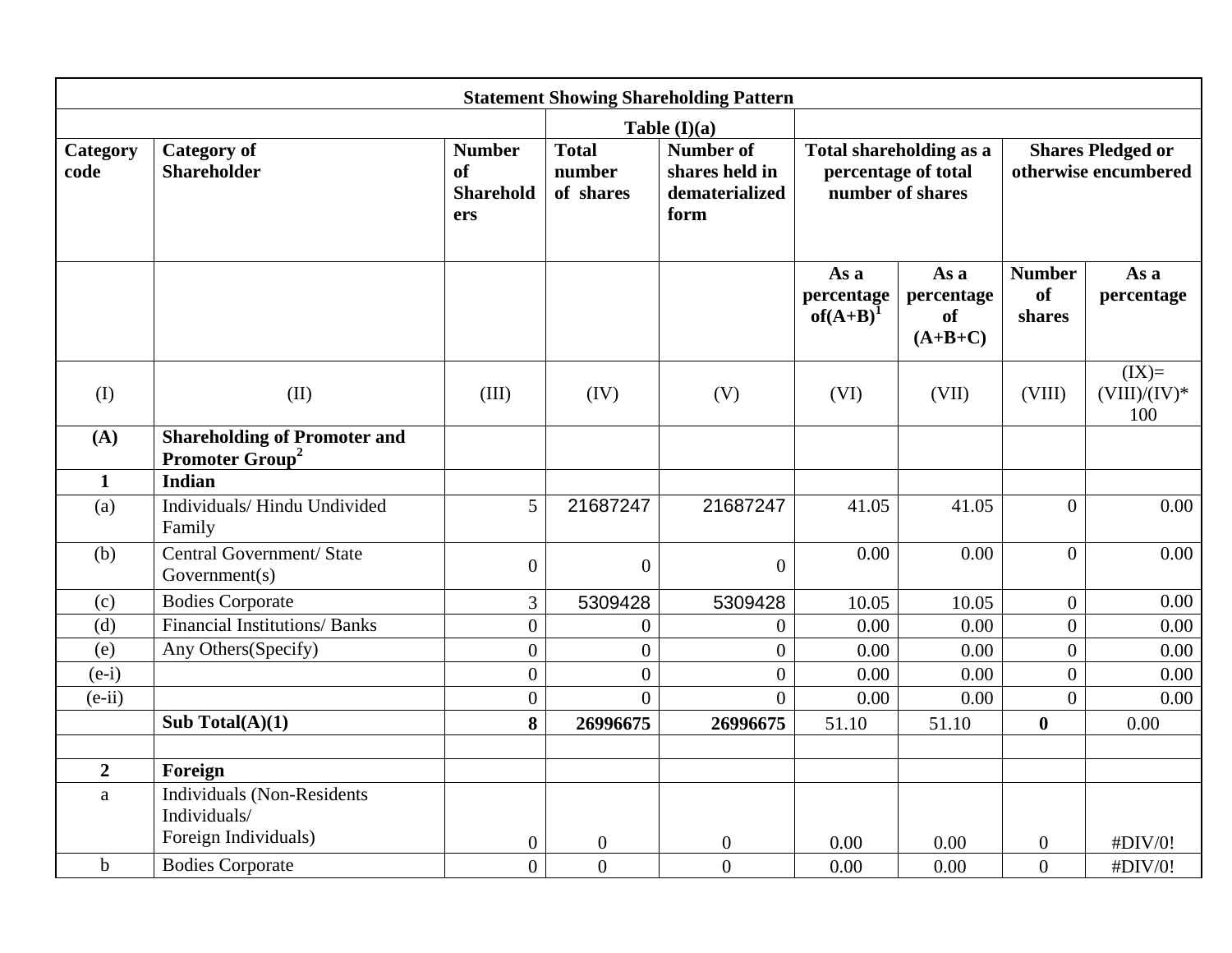| $\mathbf C$    | Institutions                                                                                | $\overline{0}$          | $\overline{0}$   | $\boldsymbol{0}$ | 0.00  | 0.00  | $\mathbf{0}$     | 0.00 |
|----------------|---------------------------------------------------------------------------------------------|-------------------------|------------------|------------------|-------|-------|------------------|------|
| $\mathbf d$    | Any Others(Specify)                                                                         | $\overline{0}$          | $\overline{0}$   | $\boldsymbol{0}$ | 0.00  | 0.00  | $\boldsymbol{0}$ | 0.00 |
| $d-i$          |                                                                                             | $\overline{0}$          | $\overline{0}$   | $\overline{0}$   | 0.00  | 0.00  | $\overline{0}$   | 0.00 |
| $d$ -ii        |                                                                                             | $\overline{0}$          | $\overline{0}$   | $\overline{0}$   | 0.00  | 0.00  | $\theta$         | 0.00 |
|                | Sub Total $(A)(2)$                                                                          | $\boldsymbol{0}$        | $\boldsymbol{0}$ | $\bf{0}$         | 0.00  | 0.00  | $\boldsymbol{0}$ | 0.00 |
|                | <b>Total Shareholding of Promoter</b><br>and Promoter Group $(A)=$<br>$(A)(1)+(A)(2)$       | 8                       | 26996675         | 26996675         | 51.10 | 51.10 | $\boldsymbol{0}$ | 0.00 |
| <b>(B)</b>     | <b>Public shareholding</b>                                                                  |                         |                  |                  |       |       |                  |      |
| $\mathbf{1}$   | <b>Institutions</b>                                                                         |                         |                  |                  |       |       |                  |      |
| (a)            | Mutual Funds/UTI                                                                            |                         | $\mathbf{0}$     | $\overline{0}$   | 0.00  | 0.00  |                  |      |
| (b)            | Financial Institutions Banks                                                                |                         | 35000            | 35000            | 0.07  | 0.07  |                  |      |
| (c)            | Central Government/ State<br>Government(s)                                                  | $\boldsymbol{0}$        | $\mathbf{0}$     | $\boldsymbol{0}$ | 0.00  | 0.00  |                  |      |
| (d)            | Venture Capital Funds                                                                       | $\overline{0}$          | $\overline{0}$   | $\overline{0}$   | 0.00  | 0.00  |                  |      |
| (e)            | <b>Insurance Companies</b>                                                                  | $\boldsymbol{0}$        | $\overline{0}$   | $\theta$         | 0.00  | 0.00  |                  |      |
| (f)            | Foreign Institutional Investors                                                             | 3                       | 1822664          | 1822664          | 3.45  | 3.45  |                  |      |
| (g)            | Foreign Venture Capital Investors                                                           | $\boldsymbol{0}$        | $\boldsymbol{0}$ | $\boldsymbol{0}$ | 0.00  | 0.00  |                  |      |
| (h)            | Any Other (specify)                                                                         | $\boldsymbol{0}$        | $\overline{0}$   | $\overline{0}$   | 0.00  | 0.00  |                  |      |
| $(h-i)$        |                                                                                             | $\overline{0}$          | $\overline{0}$   | $\boldsymbol{0}$ | 0.00  | 0.00  |                  |      |
| $(h-ii)$       |                                                                                             | $\overline{0}$          | $\Omega$         | $\overline{0}$   | 0.00  | 0.00  |                  |      |
|                | Sub-Total $(B)(1)$                                                                          | $\overline{\mathbf{4}}$ | 1857664          | 1857664          | 3.52  | 3.52  | $\boldsymbol{0}$ | 0.00 |
|                |                                                                                             |                         |                  |                  |       |       |                  |      |
| B <sub>2</sub> | <b>Non-institutions</b>                                                                     |                         |                  |                  |       |       |                  |      |
| (a)            | <b>Bodies Corporate</b>                                                                     | 479                     | 10144283         | 10144283         | 19.20 | 19.20 | $\mathbf{0}$     |      |
| (b)            | Individuals                                                                                 | $\boldsymbol{0}$        | $\overline{0}$   | $\boldsymbol{0}$ | 0.00  | 0.00  | $\boldsymbol{0}$ |      |
| $\mathbf I$    | Individuals -i. Individual<br>shareholders holding nominal share<br>capital up to Rs 1 lakh | 21639                   | 8553648          | 8551719          | 16.19 | 16.19 | $\mathbf{0}$     |      |
| $\mathbf{I}$   | ii. Individual shareholders holding<br>nominal share capital in excess of<br>Rs. 1 lakh.    | 125                     | 4066572          | 4066572          | 7.70  | 7.70  | $\overline{0}$   |      |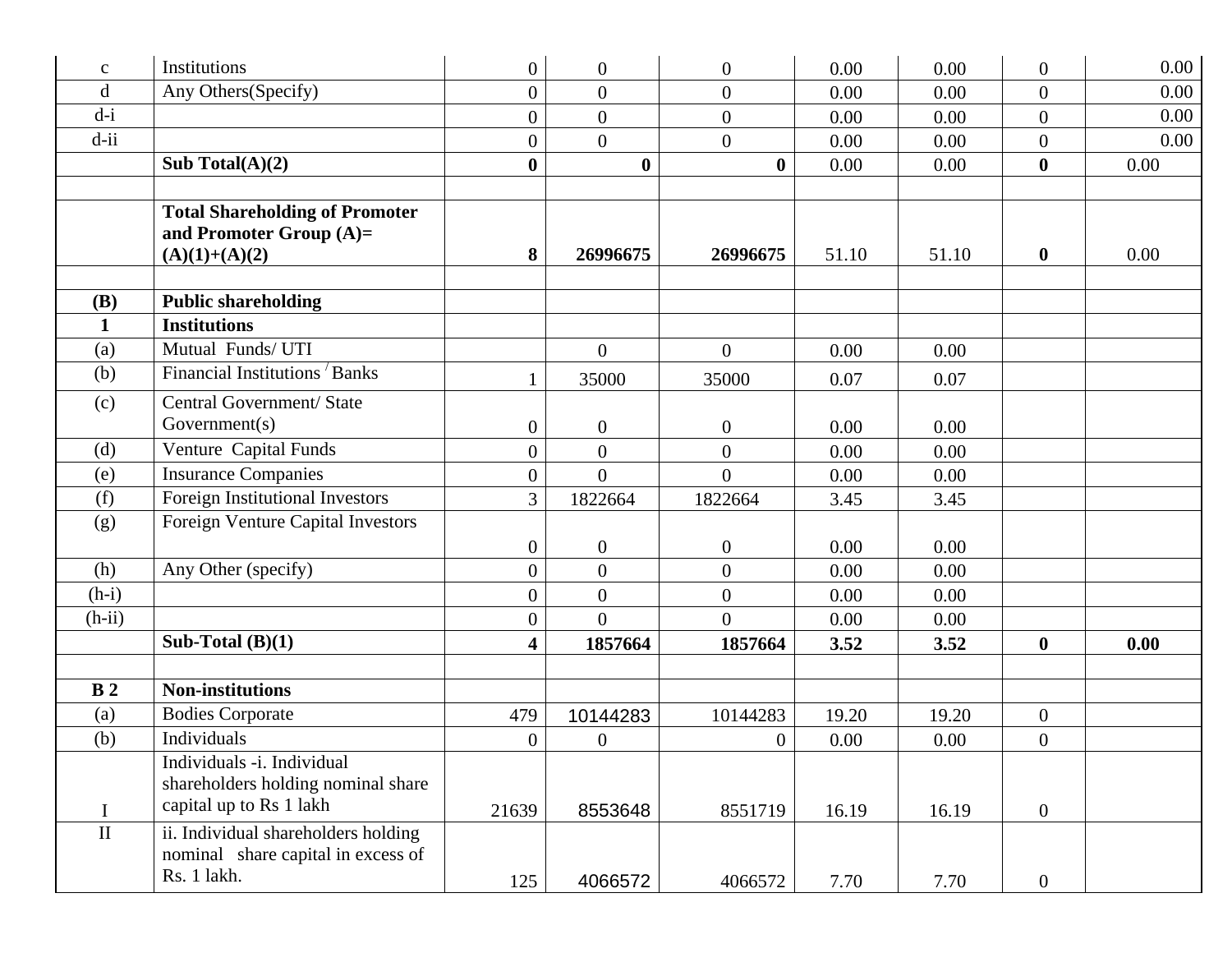| (c)            | Any Other (specify)                                                                       |                  |                |                | 0.00   | 0.00     | $\boldsymbol{0}$ |                  |
|----------------|-------------------------------------------------------------------------------------------|------------------|----------------|----------------|--------|----------|------------------|------------------|
| $(c-i)$        | <b>Clearing Members</b>                                                                   | 84               | 184788         | 184788         | 0.35   | 0.35     | $\boldsymbol{0}$ |                  |
| $(c-ii)$       | <b>NRI</b>                                                                                | 61               | 1030646        | 1030646        | 1.95   | 1.95     | $\boldsymbol{0}$ |                  |
| $(c-iii)$      | Trust                                                                                     |                  | 1000           | 1000           | 0.00   | 0.00     | $\overline{0}$   |                  |
|                |                                                                                           |                  |                |                |        |          |                  |                  |
|                | Sub-Total $(B)(2)$                                                                        | 22389            | 23980937       | 23979008       | 45.39  | 45.39    | $\mathbf{0}$     |                  |
|                |                                                                                           |                  |                |                |        |          |                  |                  |
|                | <b>Public Shareholding</b><br><b>Total</b>                                                |                  |                |                |        |          |                  |                  |
| <b>(B)</b>     | $(B)=(B)(1)+(B)(2)$                                                                       |                  |                |                |        |          |                  |                  |
|                |                                                                                           | 22393            | 25838601       | 25836672       | 48.90  | 48.90    | $\mathbf{0}$     |                  |
|                |                                                                                           |                  |                |                |        |          |                  |                  |
|                | <b>TOTAL</b> $(A)+(B)$                                                                    | 22401            | 52835276       | 52833347       | 100.00 | 100.00   | $\boldsymbol{0}$ | $\bf{0}$         |
| (C)            | Shares held by Custodians and<br>which Depository<br>against<br>Receipts have been issued |                  |                |                |        |          |                  |                  |
|                | Promoter and Promoter Group                                                               | $\mathbf{0}$     | $\overline{0}$ | $\overline{0}$ |        | 0.00     | $\overline{0}$   | 0.00             |
| $\overline{2}$ | Public                                                                                    | $\boldsymbol{0}$ | $\overline{0}$ | $\overline{0}$ |        | 0.00     | $\boldsymbol{0}$ | $\overline{0}$   |
|                | Sub-Total $(C)$                                                                           | $\bf{0}$         | $\bf{0}$       | $\bf{0}$       |        | $\bf{0}$ | $\bf{0}$         | $\boldsymbol{0}$ |
|                | <b>GRAND TOTAL</b> $(A)+(B)+(C)$                                                          | 22401            | 52835276       | 52833347       |        | 100.00   | $\bf{0}$         | 0.00             |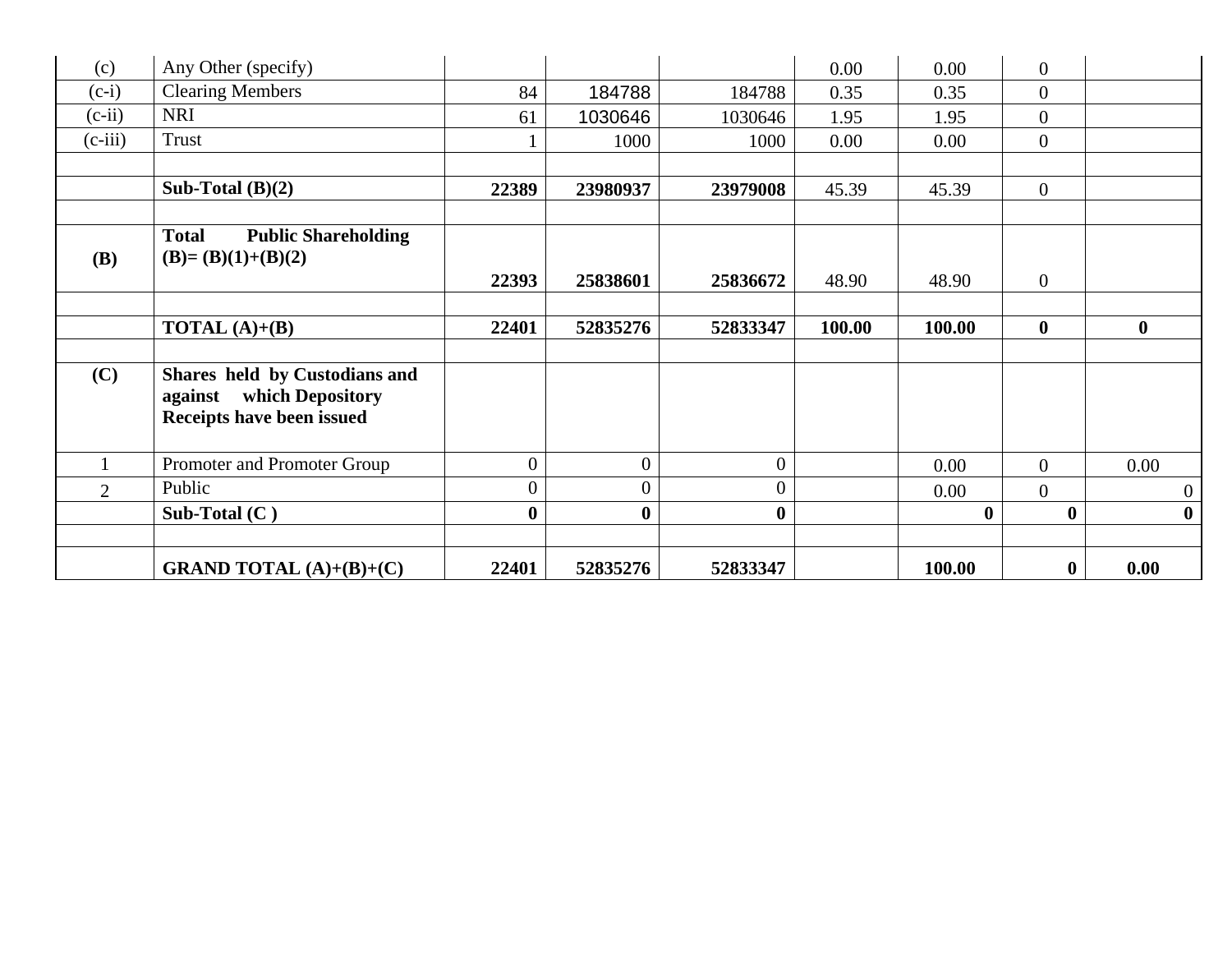| (I)(b)         | <b>Statement showing Shareholding of persons belonging to the category</b><br>"Promoter and Promoter Group" |                          |                                                                 |                  |                      |                                                                        |  |
|----------------|-------------------------------------------------------------------------------------------------------------|--------------------------|-----------------------------------------------------------------|------------------|----------------------|------------------------------------------------------------------------|--|
| Sr. No.        | Name of the shareholder                                                                                     | <b>Total shares held</b> | Shares pledged or otherwise encumbered                          |                  |                      |                                                                        |  |
|                |                                                                                                             | Number of<br>shares      | As a $%$ of<br>grand total<br>$(A) + (B) + ($<br>$\mathbf{C}$ ) | <b>Number</b>    | As a percentage      | As a $%$ of<br>grand total<br>$(A)+(B)+(C)$<br>of sub-clause<br>(I)(a) |  |
| (1)            | (II)                                                                                                        | (III)                    | (IV)                                                            | (V)              | $(VI)=(V)/(III)*100$ | (VII)                                                                  |  |
|                | Mr. Khalid Ansari                                                                                           | 4338055                  | 8.21                                                            |                  | 0.00                 | 0.00                                                                   |  |
| $\overline{2}$ | Mr. Tarique Ansari                                                                                          | 4337298                  | 8.21                                                            |                  | 0.00                 | 0.00                                                                   |  |
| 3              | Mrs. Rukya Ansari                                                                                           | 4337298                  | 8.21                                                            |                  | 0.00                 | 0.00                                                                   |  |
| $\overline{4}$ | Mr. Sharique Ansari                                                                                         | 4337298                  | 8.21                                                            |                  | 0.00                 | 0.00                                                                   |  |
| 5              | Ms. Tehzeeb Ansari                                                                                          | 4337298                  | 8.21                                                            |                  | 0.00                 | 0.00                                                                   |  |
| 6              | Ferari Investments & Trading Company<br><b>Private Limited</b>                                              | 2839226                  | 5.37                                                            |                  | 0.00                 | 0.00                                                                   |  |
| $\overline{7}$ | Meridian Holding & Leasing Company<br><b>Private Limited</b>                                                | 1447679                  | 2.74                                                            |                  | 0.00                 | 0.00                                                                   |  |
| 8              | Inquilab Offset Printers Private Limited                                                                    | 1022523                  | 1.94                                                            |                  | 0.00                 | 0.00                                                                   |  |
|                |                                                                                                             |                          |                                                                 |                  |                      |                                                                        |  |
| <b>TOTAL</b>   |                                                                                                             | 26996675                 | 51.10                                                           | $\boldsymbol{0}$ | 0.00                 | 0.00                                                                   |  |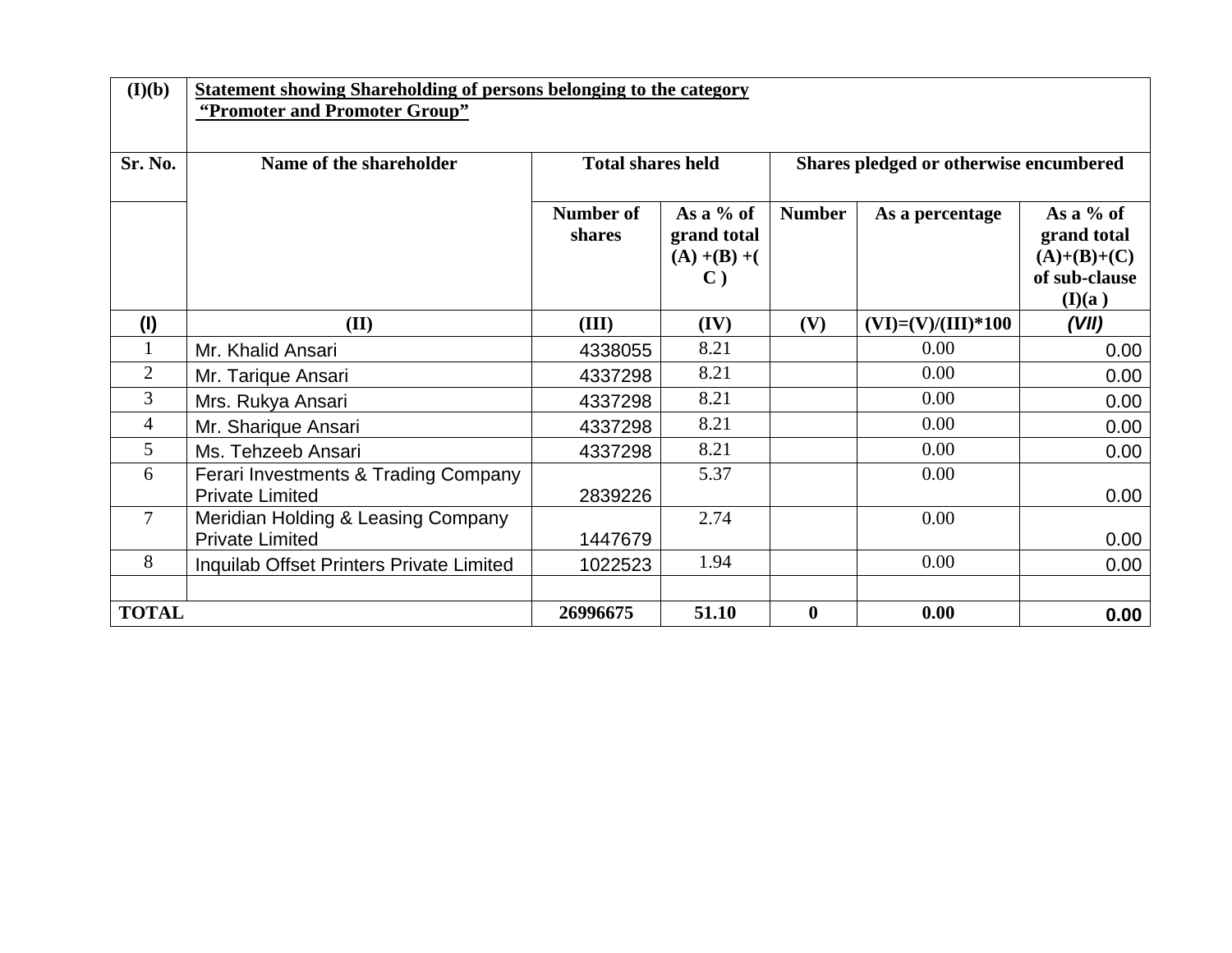| (I)(c)         | <b>Statement showing Shareholding of persons belonging to the category</b><br>"Public" and holding more than 1% of the total number of shares |                            |                                                                                                                                           |  |  |  |  |
|----------------|-----------------------------------------------------------------------------------------------------------------------------------------------|----------------------------|-------------------------------------------------------------------------------------------------------------------------------------------|--|--|--|--|
| Sr.<br>No.     | Name of the shareholder                                                                                                                       | <b>Number of</b><br>shares | Shares as a percentage of total<br>number of shares {i.e., Grand<br>Total $(A)+(B)+(C)$ indicated in<br>Statement at para $(I)(a)$ above} |  |  |  |  |
|                | BENNETT, COLEMAN AND COMPANY LIMITED.                                                                                                         | 3649391                    | 6.91                                                                                                                                      |  |  |  |  |
| $\overline{2}$ | <b>CROSS COMTRADE PRIVATE LIMITED</b>                                                                                                         | 1815516                    | 3.44                                                                                                                                      |  |  |  |  |
| 3              | <b>ACACIA PARTNERS, LP</b>                                                                                                                    | 1275865                    | 2.41                                                                                                                                      |  |  |  |  |
| 4              | RAJASTHAN GLOBAL SECURITIES LTD.                                                                                                              | 713712                     | 1.35                                                                                                                                      |  |  |  |  |
| 5              | PRABHUDAS LILLADHER FINANCIAL SERVICES PRIVATE<br><b>LIMITED</b>                                                                              | 641750                     | 1.21                                                                                                                                      |  |  |  |  |
| 6              | RAHUL KHANNA                                                                                                                                  | 606603                     | 1.15                                                                                                                                      |  |  |  |  |
| 7              | MIDDAY EXPORTS PVT. LTD.                                                                                                                      | 577416                     | 1.09                                                                                                                                      |  |  |  |  |
|                |                                                                                                                                               |                            |                                                                                                                                           |  |  |  |  |
| <b>TOTAL</b>   |                                                                                                                                               | 9280253                    | 17.56                                                                                                                                     |  |  |  |  |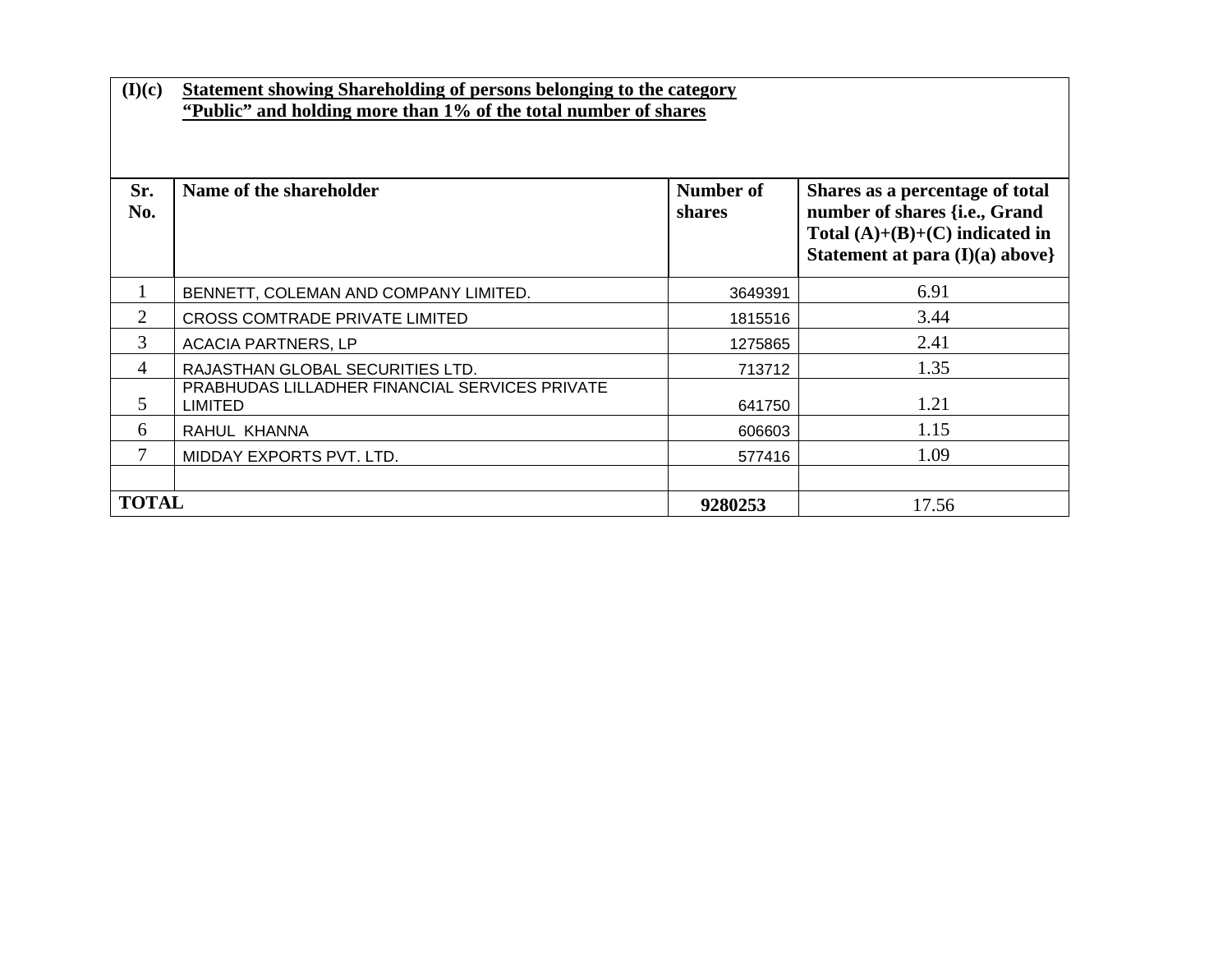| (I)(d)       | <b>Statement showing details of locked-in shares</b> |                                       |                                                                                                                                                     |
|--------------|------------------------------------------------------|---------------------------------------|-----------------------------------------------------------------------------------------------------------------------------------------------------|
|              |                                                      |                                       |                                                                                                                                                     |
| Sr. No.      | Name of the shareholder                              | <b>Number of locked-</b><br>in shares | Locked-in shares as a percentage of<br>total number of shares {i.e., Grand<br>Total $(A)+(B)+(C)$ indicated in<br>Statement at para $(I)(a)$ above} |
|              | Not Applicable                                       |                                       | 0.00                                                                                                                                                |
| ⌒            |                                                      |                                       | 0.00                                                                                                                                                |
| 3            |                                                      |                                       | 0.00                                                                                                                                                |
| 4            |                                                      |                                       | 0.00                                                                                                                                                |
|              |                                                      |                                       |                                                                                                                                                     |
| <b>TOTAL</b> |                                                      | 0                                     | 0.00                                                                                                                                                |

| $(\mathbf{II})(\mathbf{a})$ | <b>Statement showing details of Depository Receipts (DRs)</b> |                                        |                                                          |                                                                                                                                                                                |  |  |  |  |
|-----------------------------|---------------------------------------------------------------|----------------------------------------|----------------------------------------------------------|--------------------------------------------------------------------------------------------------------------------------------------------------------------------------------|--|--|--|--|
|                             |                                                               |                                        |                                                          |                                                                                                                                                                                |  |  |  |  |
| Sr. No.                     | <b>Type of outstanding DR</b><br>(ADRs, GDRs, SDRs,<br>etc.)  | Number of<br>outstanding<br><b>DRs</b> | <b>Number of shares</b><br>underlying<br>outstanding DRs | <b>Shares underlying outstanding DRs</b><br>as a percentage of total number of<br>shares {i.e., Grand Total<br>$(A)+(B)+(C)$ indicated in Statement<br>at para $(I)(a)$ above} |  |  |  |  |
|                             | Not Applicable                                                |                                        |                                                          | 0.00                                                                                                                                                                           |  |  |  |  |
| ↑                           |                                                               |                                        |                                                          | 0.00                                                                                                                                                                           |  |  |  |  |
| 3                           |                                                               |                                        |                                                          | 0.00                                                                                                                                                                           |  |  |  |  |
| 4                           |                                                               |                                        |                                                          | 0.00                                                                                                                                                                           |  |  |  |  |
| <b>TOTAL</b>                |                                                               | $\boldsymbol{0}$                       | 0                                                        | 0.00                                                                                                                                                                           |  |  |  |  |